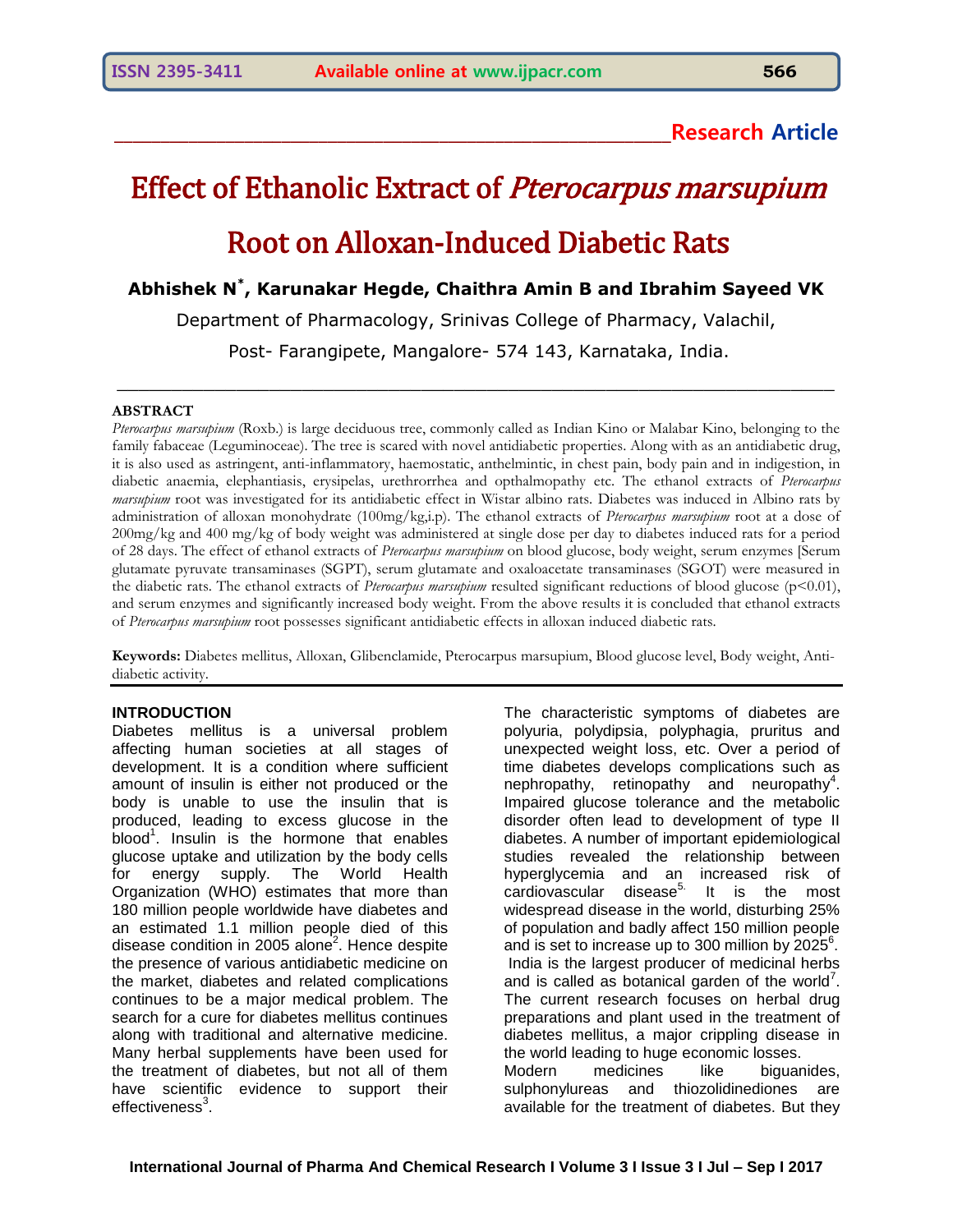also have undesired effects associated with their uses. Alternative medicines particularly herbal medicines are available for the treatment of diabetes. Common advantages of herbal medicines are effectiveness, safety, affordability and acceptability. Medicinal plants and their products have been used in the Indian traditional system of medicine and have shown experimental or clinical anti-diabetic activity. Medicinal plants are a rich source of natural products. Medicinal plants and their products have been widely used for treatment of diabetic population all around the world with less known scientific basis of their functioning. Hence, natural products from medicinal plants need to be investigated by scientific methods for their anti-diabetic activity.

In folk medicine, the various parts of *Pterocarpus marsupium* is extensively used in the treatment of diabetes and it is also have insulin sensitizing activity<sup>8</sup>. Moreover it is reported that, the roots of the plant is known to contain bioactive flavonoids, glycoside, terpenoids etc. However no scientific data regarding the anti-diabetic activity of *Pterocarpus marsupium* root is available in scientific literature. Hence, the present study is designed to evaluate the efficacy of the ethanolic extract of root of *Pterocarpus marsupium* in experimental models of diabetes using rats.

#### **MATERIAL AND METHODS**

The fresh roots of *Pterocarpus marsupium* were collected in the month of july-august from the forest of Mangalore district, Karnataka state, India. The taxonomic were authenticated by Ms Aparna Upadhyaya, Botanist, Madikeri, Karnataka. The roots will be shade dried, The dried roots were pulverized into coarse powder at plant mill and sieved by using a mesh no. 10/44. and 100g of the powered samples were extracted using aqueous solvent in a soxhlet apparatus. The extracts obtained were dried and used for anti-diabetes studies.

#### **EXPERIMENTAL ANIMALS**

Normal healthy male Wistar albino rats (180- 240g) were used for present investigation. Animals were housed under standard environmental conditions at temperature (25±2°C) and light and dark (12:12 h). Rats were feed standard pellet diet and water *ad libitum*. All the experimental protocols were reviewed and approved by the institutional animal ethical committee (Approval no

SCP/IAEC/F150/P94/2016) prior to the initiation of the experiment and the care of the laboratory animals were taken as per the CPCSEA regulations. The animals were acclimatized for atleast one week before use.

## **ACUTE TOXICITY EVALUATION <sup>9</sup>**

Acute toxicity study of the extract of roots of the plant *Pterocarpus marsupium* will be performed as per the OECD guidelines 425 at a limit dose of 2000 mg/kg or 5000 mg/kg. The doses will be administered by oral route in albino mice (20- 25g). Animals will be observed individually at least once during the first 30 minutes after dosing, periodically during the first 24 hours (with special attention given during the first 4 hours), and daily thereafter, for total 14 days for sign of toxicity and/or mortality if any.

#### **INDUCTION OF EXPERIMENTAL DIABETES**

Rats were induced diabetes by the administration of simple intraperitioneal dose of alloxan monohydrate (100 mg/kg) . Two days after alloxan injection, rats screened for diabetes having

glycosuria and hypoglycaemia with blood glucose level of  $200 - 260$  mg/100 ml were taken for the study. All animals were allowed free access to water and pellet diet and maintained at room temperature in plastic cages. All the treatment was given orally once daily for entire 30 days.

#### **EXPERIMENTAL DESIGN <sup>10</sup>**

The Wistar albino rats (150-200g) of either sex were randomly divided into five groups of six each. The different groups were assigned as follows.

- Group I : Normal control (Vehicle)
- Group II : Diabetic control (Alloxan100 mg/kg)
- Group III : Diabetic animal(Alloxan100 mg/kg + Glibenclamide 5mg/Kg )
- Group IV: Diabetic animals (Alloxan100 mg/kg + PMEE 200mg/kg)
- Group V : Diabetic animals (Alloxan100 mg/kg + PMEE 400mg/kg)

#### **EVALUATION**

Starting from the first day of treatment, blood was collected every week from retro orbital puncture and glucose level was estimated by using Accu-Chek Active glucose monitoring kit.

#### **BIOCHEMICAL ANALYSIS**

The animals were sacrificed at the end of experimental period of 28 days by decapitation.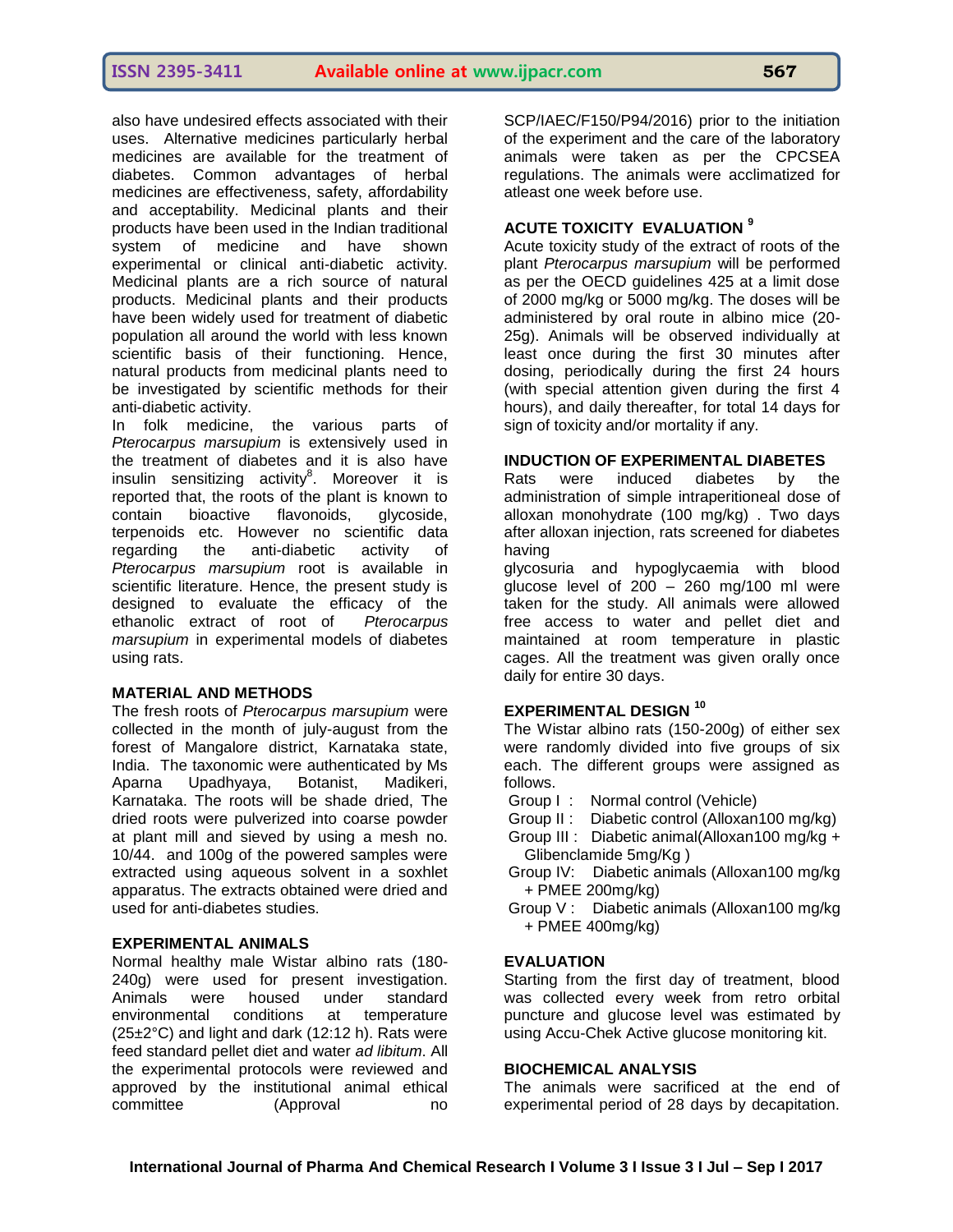# **ISSN 2395-3411 Available online at www.ijpacr.com 568**

Blood was collected, sera separated by centrifugation at 3000 rpm for 10 minutes. serum glutamate pyruvate ransaminase(SGPT)<br>and serum glutamate oxaloacetate and serum glutamate oxaloacetate transaminase (SGOT) levels in the normal, diabetic induced and drug treated rats was measured spectrophotometrically by utilizing the method of Reitman and Frankel.

# **STATISTICAL ANALYSIS**

The results were represented as Mean  $\pm$  SD. The statistical significance was computed using One Way ANOVA followed by Tukeys multiple comparison test and compared with diabetic control group with Standard drug, FD39 where the n=6 animals in each group were used. P<0.001 was considered statistically significant.

#### **RESULTS**

| Table 1: Effect of Pterocarpu marsupium root extract on |
|---------------------------------------------------------|
| blood glucose level in Alloxan induced diabetic rats    |

|                                                                                                            |                | Blood glucose level(mg/dl) |           |               |             |
|------------------------------------------------------------------------------------------------------------|----------------|----------------------------|-----------|---------------|-------------|
| <b>Groups</b>                                                                                              | <b>Initial</b> | Day 7                      | Day 14    | <b>Day 21</b> | Day 30      |
| Normal                                                                                                     | $82.83+$       | $84.17+$                   | $82.33+$  | $79.67 \pm$   | $80.17+$    |
|                                                                                                            | 1.990          | 2.428                      | 2.060     | 1.542         | 1.22        |
| <b>Diabetic</b>                                                                                            | $324.8+$       | $342.7+$                   | $348.3+$  | $350.2+$      | $348.7+$    |
| control                                                                                                    | 4.362          | 6.566                      | 6.951     | 9.854         | 4.624       |
| Glibenclamide                                                                                              | $326.7+$       | $238.8+$                   | $150.7+$  | $120.8+$      | $102.8 \pm$ |
| (5mg/kg)                                                                                                   | 4.208          | 5.885***                   | $7.121**$ | 5.997***      | $3.701***$  |
| <b>PMEE</b>                                                                                                | $322.8+$       | $259.0+$                   | $191.2+$  | $157.8+$      | $135.3+$    |
| (200mg/kg)                                                                                                 | 3.458          | $14.50*$                   | 14.26     | $11.31*$      | $10.38**$   |
| <b>PMEE</b>                                                                                                | $328.5+$       | $256.5+$                   | $211.8+$  | $161.8+$      | $119.5+$    |
| (400mg/kg)                                                                                                 | 5.334          | $14.04**$                  | $13.33*$  | $8.631**$     | $4.372**$   |
| Values are expressed as mean $\pm$ S.E.M, n=6 in al group except in diabetic control One way ANOVA         |                |                            |           |               |             |
| followed by Dunette's t- test. $p<0.05$ , $p<0.01$ , $p<0.001$ , when compared with diabetic control rats. |                |                            |           |               |             |



#### **Fig. 1: Effect of PMEE on blood glucose level in Alloxan induced diabetic rats**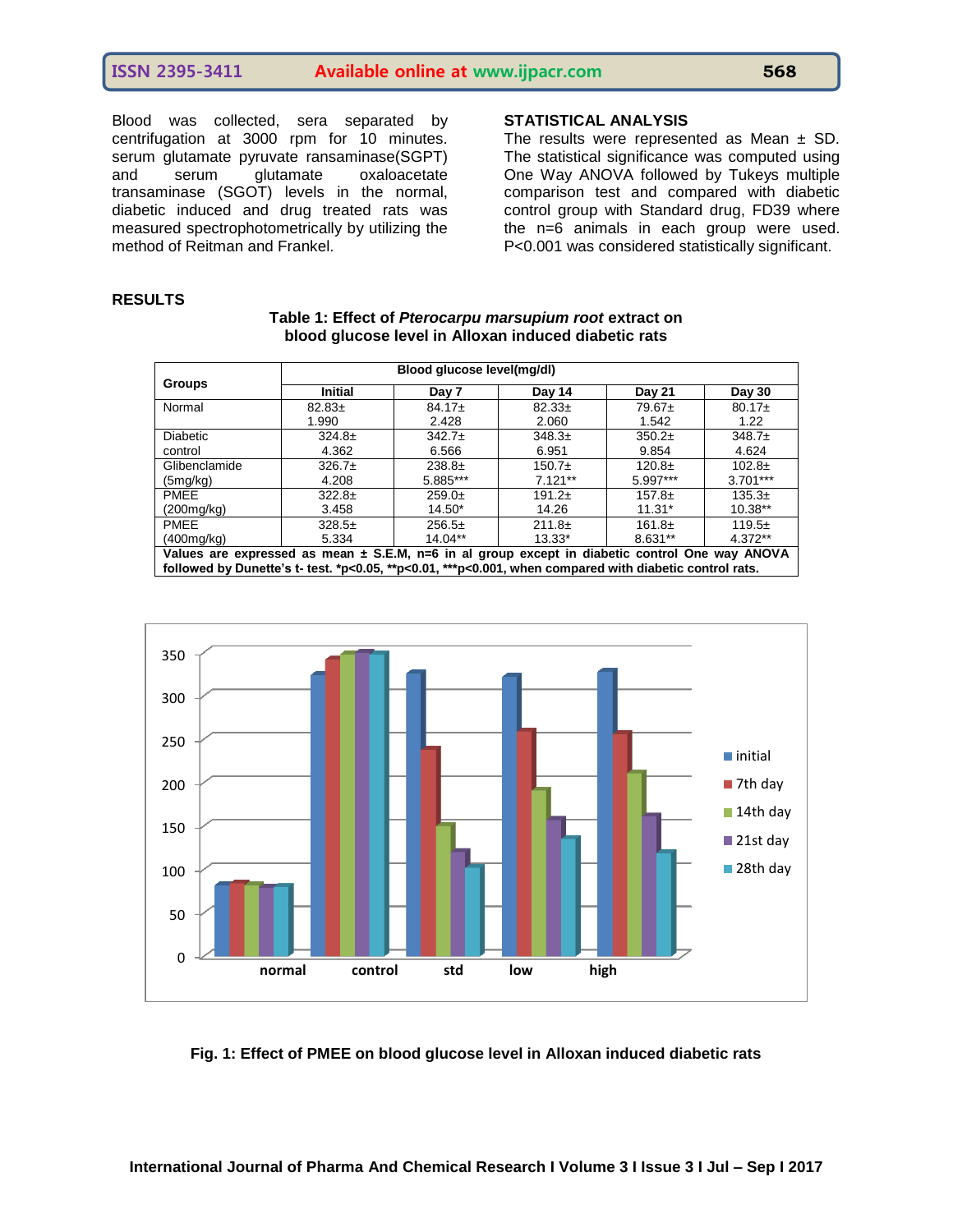| <b>GROUPS</b>   | Day 0                                                                                        | Day 7      | Day 14     | Day 21    |
|-----------------|----------------------------------------------------------------------------------------------|------------|------------|-----------|
| Normal          | $176.8 \pm$                                                                                  | $192.3+$   | $196.0+$   | $208.8+$  |
| control         | 0.833                                                                                        | 0.7601     | 3.173      | 0.4773    |
| <b>Diabetic</b> | $182.5+$                                                                                     | $153.0+$   | $153.0+$   | $139.3+$  |
| control         | 0.8062                                                                                       | 1.549      | 1.549      | 1.085     |
| Glibenclamide   | $186.2+$                                                                                     | $189.8+$   | $189.8+$   | $196.0+$  |
| (5mg/kg)        | 0.6540                                                                                       | $0.5426**$ | $0.5426**$ | 0.9309**  |
| <b>PMEE</b>     | $202.5+$                                                                                     | $197.7+$   | $197.7+$   | $201.2+$  |
| (200mg/kg)      | 1.360                                                                                        | $0.7601**$ | $0.7601*$  | $0.9804*$ |
| PMEE (400mg/kg) | $204.2+$                                                                                     | $197.3+$   | $200.8+$   | $208.0+$  |
|                 | 1.470                                                                                        | $0.6164**$ | $0.4014*$  | $0.4472*$ |
|                 | Values are mean ±SEM (n=6) one way ANOVA followed by Dunette's test. Where, # represents the |            |            |           |

**Table 2: Body weight in Alloxan induced diabetic rats**

**Values are mean ±SEM (n=6) one way ANOVA followed by Dunette's test. Where, # represents the comparision, \* represents significant at p<0.05, \*\* represents highly significant at p<0.01 and \*\*\* represents very significant at p<0.001.**



**Fig. 2: Effect of PMEE on body weight in alloxan induced diabetic rats**

|                         | ישטו טווישענט ווי פון דעט אוווי ושט ווי שט |             |
|-------------------------|--------------------------------------------|-------------|
|                         |                                            | Alloxan     |
| Group                   | <b>SGPT</b>                                | <b>SGOT</b> |
|                         | $59.17+$                                   | $61.00+$    |
| <b>Normal control</b>   | 0.4010                                     | 0.3651      |
| <b>Diabetic control</b> | $110.3+$                                   | 113.0 $\pm$ |
|                         | 0.3333                                     | 0.3651      |
| <b>Standard</b>         | $67.67 \pm$                                | $69.83+$    |
| Gibenclamide            | $0.4944***$                                | $0.3073***$ |
| <b>PMEE</b>             | $92.67+$                                   | $87.67+$    |
| (200mg/kg)              | $0.3333*$                                  | $0.6146*$   |
| <b>PMEE</b>             | $84.00+$                                   | 79.67±      |
| (400 mg/kg)             | $0.5774**$                                 | 0.3333**    |

| Table 3: SGPT and SGOT levels in diabetic rats |
|------------------------------------------------|
|------------------------------------------------|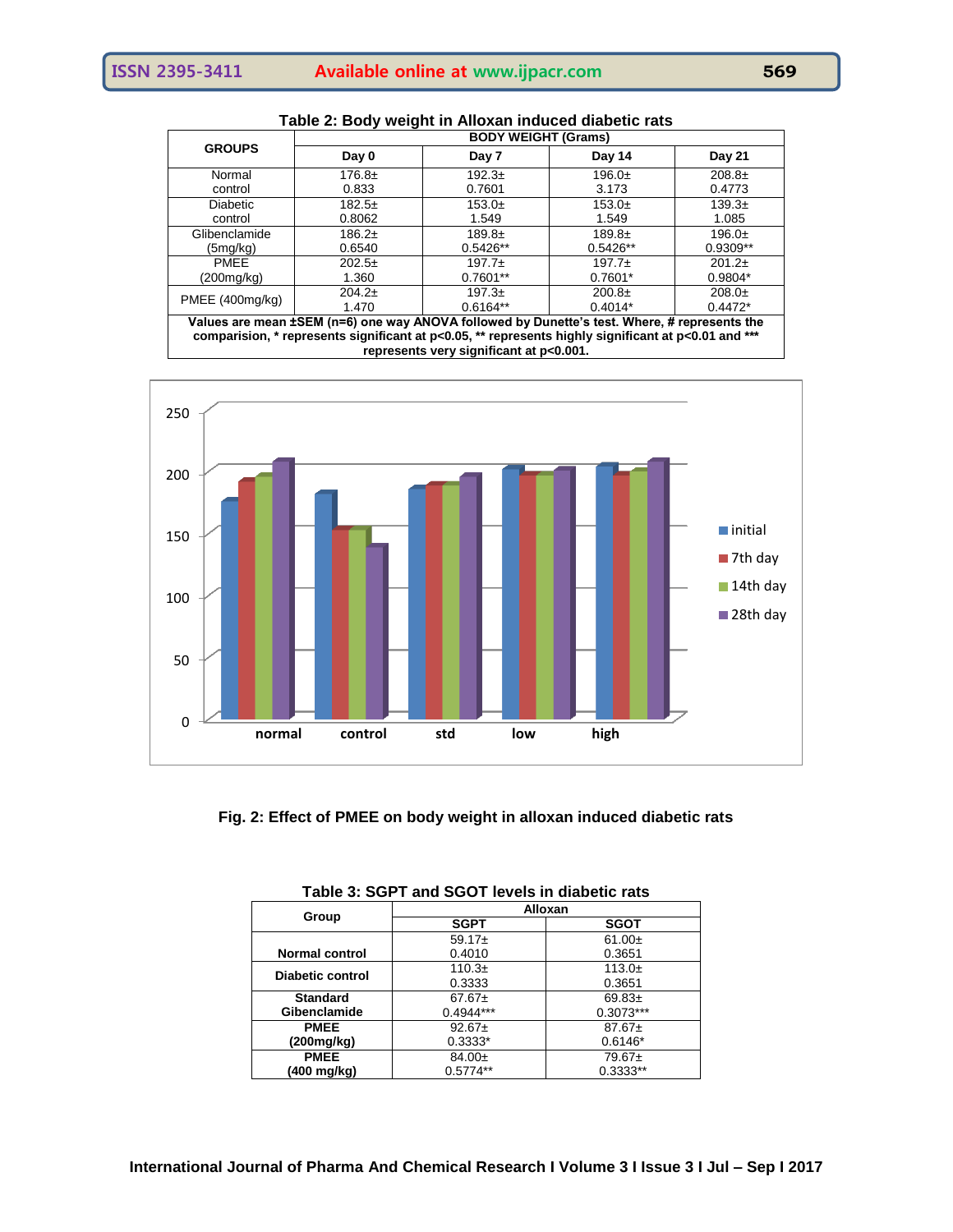

**Fig. 3: Effect of PMEE on SGPT and SGOT level in Alloxan induced diabetic rats**

#### **RESULTS AND DISCUSSION**

Acute toxicity study of *P.marsupium* revealed the non-toxic nature of the ethanol extract of *P. marsupium* root. The alloxan induced diabetic rats elicited significant rise in blood glucose. On the contrary, diabetic rats treated with ethanol extracts of *P. marsupium* root exhibited decrease in blood glucose level at a dose of 200 mg/kg and 400 mg/kg body weight **(Table.1).** The capacity of PMEE to decrease the elevated blood glucose to normal level is an essential trigger for the liver to revert to its normal homeostasis during experimental diabetes. The possible mechanism by which PMEE exerts its hypoglycemic action in diabetic rats may be due to potentiating the insulin release from pancreatic cells of diabetic rats.

Body weight of animals in all groups was recorded. Decrease in body weight during study period was found to be in diabetic control group. Glibenclamide and *Pterocarpus marsupium*  aqueous extract treated groups showed increase in body weight as compared to diabetic control group **(Table 3, Fig 2)**. **(Table 3)** summarized the effect of alloxan on the activity of the hepatic marker enzymes in serum. In the present study, the levels of SGPT and SGOT in alloxan induced diabetic rats were elevated. It may be due to leaking out of enzymes from the tissues and migrating into the circulation by the adverse effect of alloxan. In this study, the

ethanol root extract of *P.marsupium* regulated the activity of SGPT and SGOT in liver of rats intoxicated with alloxan. The effect of glibenclamide on the recovery of hepatic enzyme activity in serum was very similar to that of the earlier study. The restorations of SGPT and SGOT to their respective normal levels after treatment with both glibenclamide and ethanol extracts of *P. marsupium* further strengthen the antidiabegenic effect of these extract. More over SGPT and SGOT levels also act as indicators of liver function and restoration of normal levels of these parameters indicate normal functioning of liver. Since the alloxan can also affect the liver by free radical mechanism.

#### **CONCLUSION**

The roots of PMEE is a good candidate in the management of DM. The results of the present study indicate that the root extract of *P.marsupium* is capable of exhibiting significant anti-hyperglycemic activity in Alloxan induced diabetic rats and hypoglycemic activity in healthy, glucose loaded rats. The possible mechanism by which PMEE exerts its hypoglycemic action in diabetic rats may be due to potentiating the insulin release, further investigations are needed to identify the lead molecule and to elucidate exact mechanism of action for antidiabetic effect.